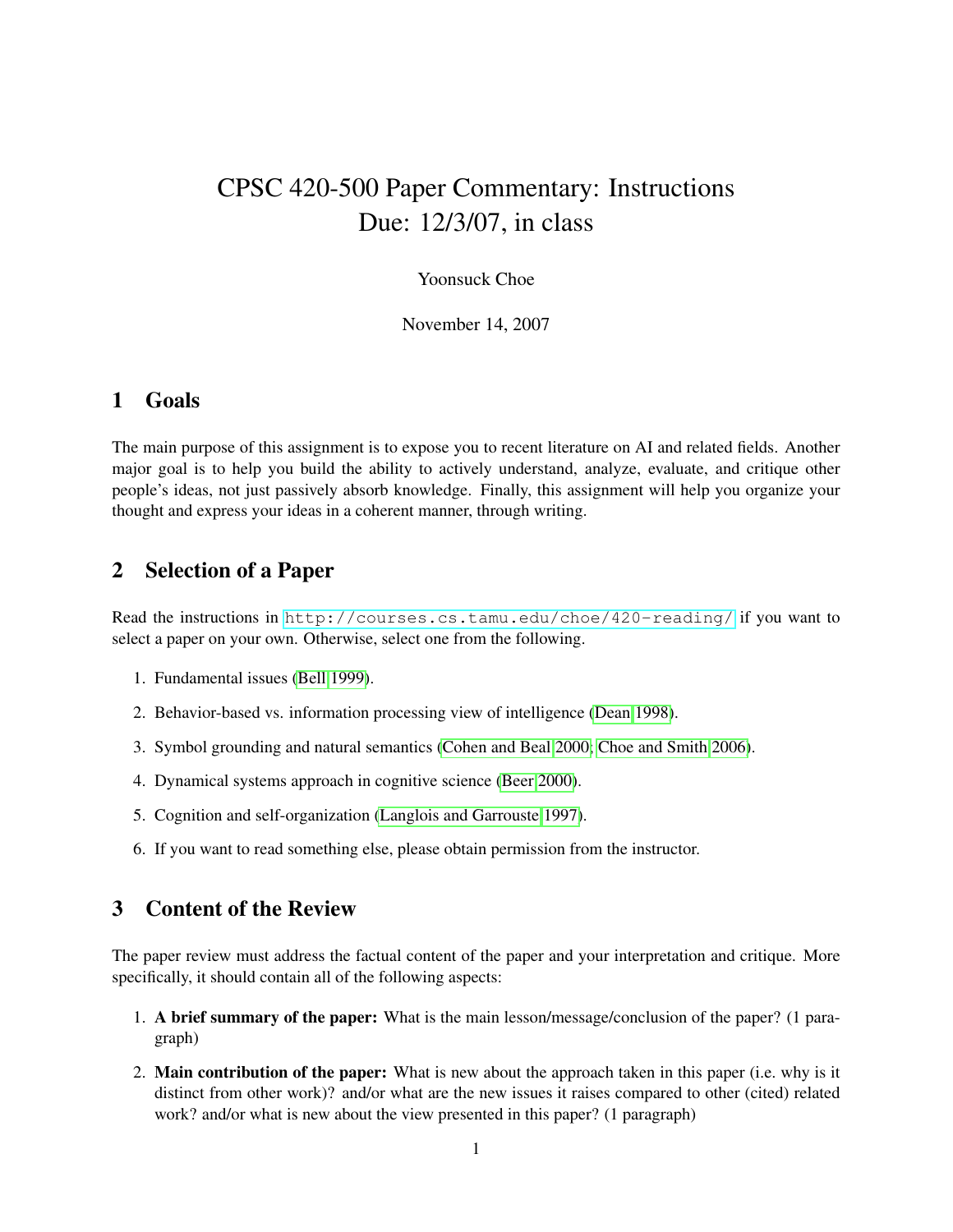- 3. Limitations and future directions: What are the limitations of the approach and what kind of issues need to be addressed in the future? (1 paragraph)
- 4. Relevance: How is the work different from (or similar to) the AI methods we studied throughout this semester? (1 paragraph)

All parts of the review should be in your own words: You should not use verbatim copy of the abstract or conclusion or any other part of the paper. The review should not exceed one, typed, single-spaced page.

# 4 Grading Criteria

The submitted reviews will be graded according to the following criteria:

- 1. Clarity: Is the review clearly written? (30%)
- 2. Succinctness: Is the review brief and to the point (i.e., no redundancy)? (10%) It should not contain unnecessary or redundant passages.
- 3. Accuracy: Does the review accurately represent the factual content of the paper? You should make sure that you understand the paper well, and when you say something about the paper, it should be factually correct. If the paper uses too many technical terms and you need help, please let me know.  $(25%)$
- 4. Depth and originality of the analysis: Is the interpretation and analysis presented in the review insightful? Is the argumentation sound? (20%)
- 5. Organization: Is the review well organized? This does not mean pretty formatting using word processors. Organization is how the chunk of ideas are ordered and structured. (10%)
- 6. Remaining 5%: see below (Submission section).

Note that grammatical errors will *not* influence the grade unless they are severe. (This is not an English writing class.) However, typographical errors will, because it shows the lack of your attention to detail.

Also, be aware that your opinion can differ from mine, and that's fine as long as you present a reasonable argument. Simply reiterating what the author's view is does not automatically guarantee you a good grade.

#### 5 Submission

The paper review is due by 12/03/07, in class.

For the paper review, you need to submit two things:

1. Printout of an early draft, with your editorial corrections on it (written on the printout): You should carefully read the whole review at least once and revise it at least once based on your comments. After you revise, read it again to make sure you didn't introduce any further error. Your initial version with your own comments written on it will serve as an evidence that you did revised it at least once. This will account for 5% of the grade. Note: Do not use MS Word's change tracking function as a substitute for this requirement.